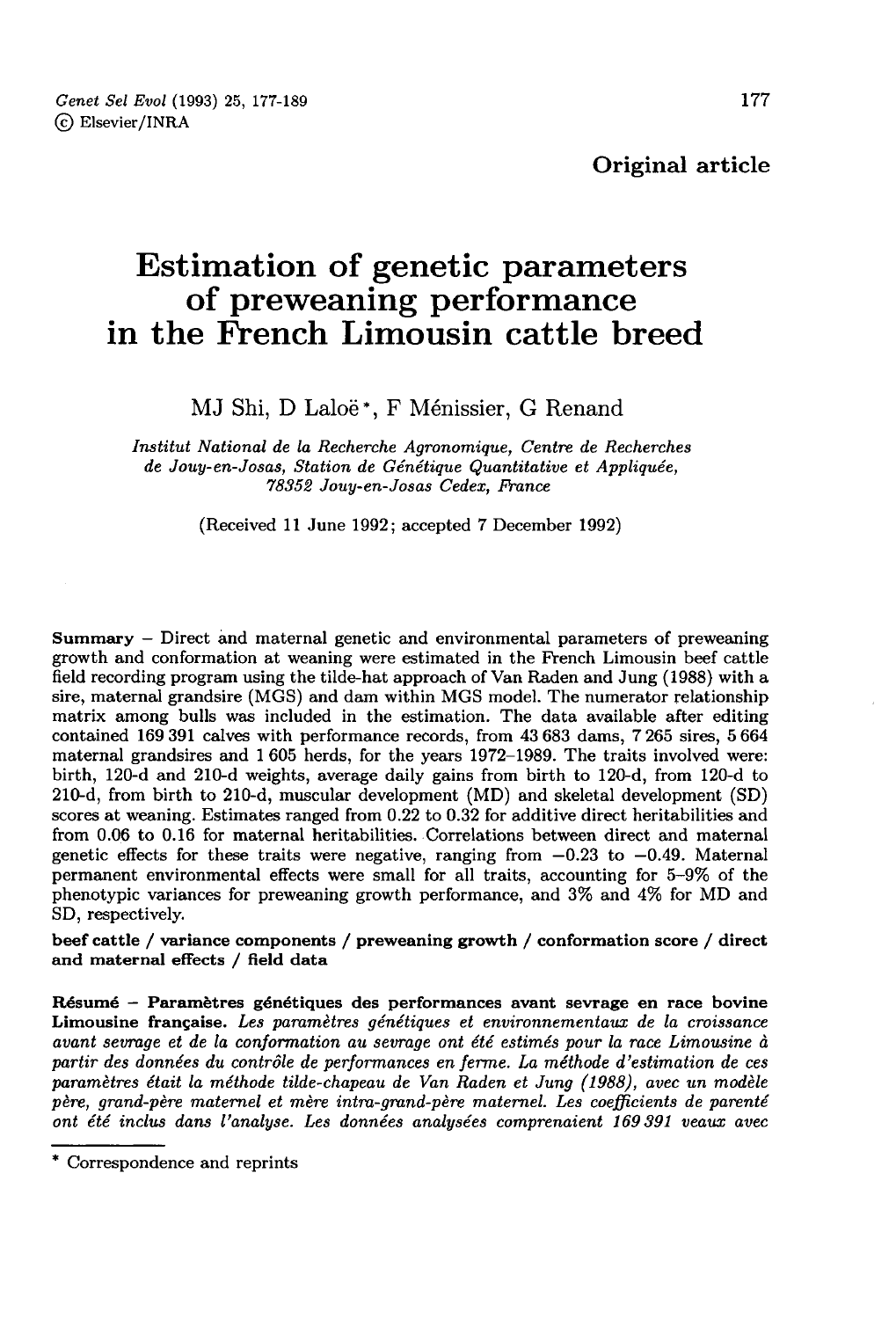#### MJ Shi et al.

performances nés entre 1972 et 1989, issus de  $\mu$ 3683 mères, 7 265 pères, 5 644 grand-pères maternels et 1 605 troupeaux. Les caractères considérés étaient : les poids à la naissance, à 120 j et à 210 j, les croissances de la naissance à 120 j, de 120 j à 210 j et de la naissance à 210 *i*, les développements musculaire et squelettique. Les héritabilités estimées se situent entre 0,22 et 0,32 pour les effets directs et entre 0,06 et 0,16 pour les effets maternels. Les estimées des corrélations génétiques entre effets directs et maternels pour ces mêmes caractères sont toutes négatives et se situent entre  $-0.23$  et  $-0.49$ . Les effets d'environnement permanent maternel sont faibles pour tous les caractères, contribuant à la variance phércotypique à hauteur de 5% à 9% pour les caractères de croissance avant sevrage, et de  $3\%$  et  $4\%$  pour les développements musculaire et squelettique.

bovins à viande / composantes de la variance / croissance avant sevrage / conformation / effets direct et maternel / contrôle de performances en ferme

#### INTRODUCTION

Knowledge of the magnitude of the variance and covariance components is critical for the genetic evaluation of animals and the development of sound breeding programs. For maternally influenced traits, direct as well as maternal effects need to be quantified. Direct and maternal effects seem to be correlated, but the sign and magnitude of this correlation is often a topic of some debate.

For the estimation of (co)variance components REML (Patterson and Thompson, 1971) is now the method of reference, due to its desirable properties, ie nonnegativity (Harville, 1977), ability to take account of selection (Sorensen and Kennedy, 1984; Werf and Boer, 1990). With large data sets, however, REML is almost unusable due to the need for inversion of the large coefficient matrix of the mixed model equations (Henderson, 1973) or the inverse of the complete covariance matrix of the vector of observations, despite a number of available numerical techniques (Meyer, 1990). Consequently, less expensive procedures with estimators reasonably close to REML solutions are desirable. Among approximate REML procedures like Henderson's method IV (Henderson, 1980), Schaeffer's method (Schaeffer, 1986) and the tilde-hat approach of Van Raden and Jung (1988), the last has been shown to yield estimates closest to REML solutions in data without or with little selection (Van Raden and Jung, 1988; Ouwelties et al, 1988). Moreover, the tilde-hat approach of Van Raden and Jung (1988) does not require any inversion of a large matrix and is computationally easy even when the numerator relationship matrix and covariances between random effects are included (Manfredi, 1990; Manfredi et al, 1991). In the French Limousin breed, genetic trends for preweaning traits have been estimated by an animal model (Laloë, personal communication). It appears that there has been only limited selection practised in the population. With a small data set, Shi and Laloë (1991) showed that the tilde-hat approach led to estimates comparable to those of REML.

The objective of this study was to estimate direct and maternal genetic and environmental parameters for preweaning weights, growth rate and conformation at weaning for the French Limousin cattle breed using the tilde-hat approach of Van Raden and Jung (1988).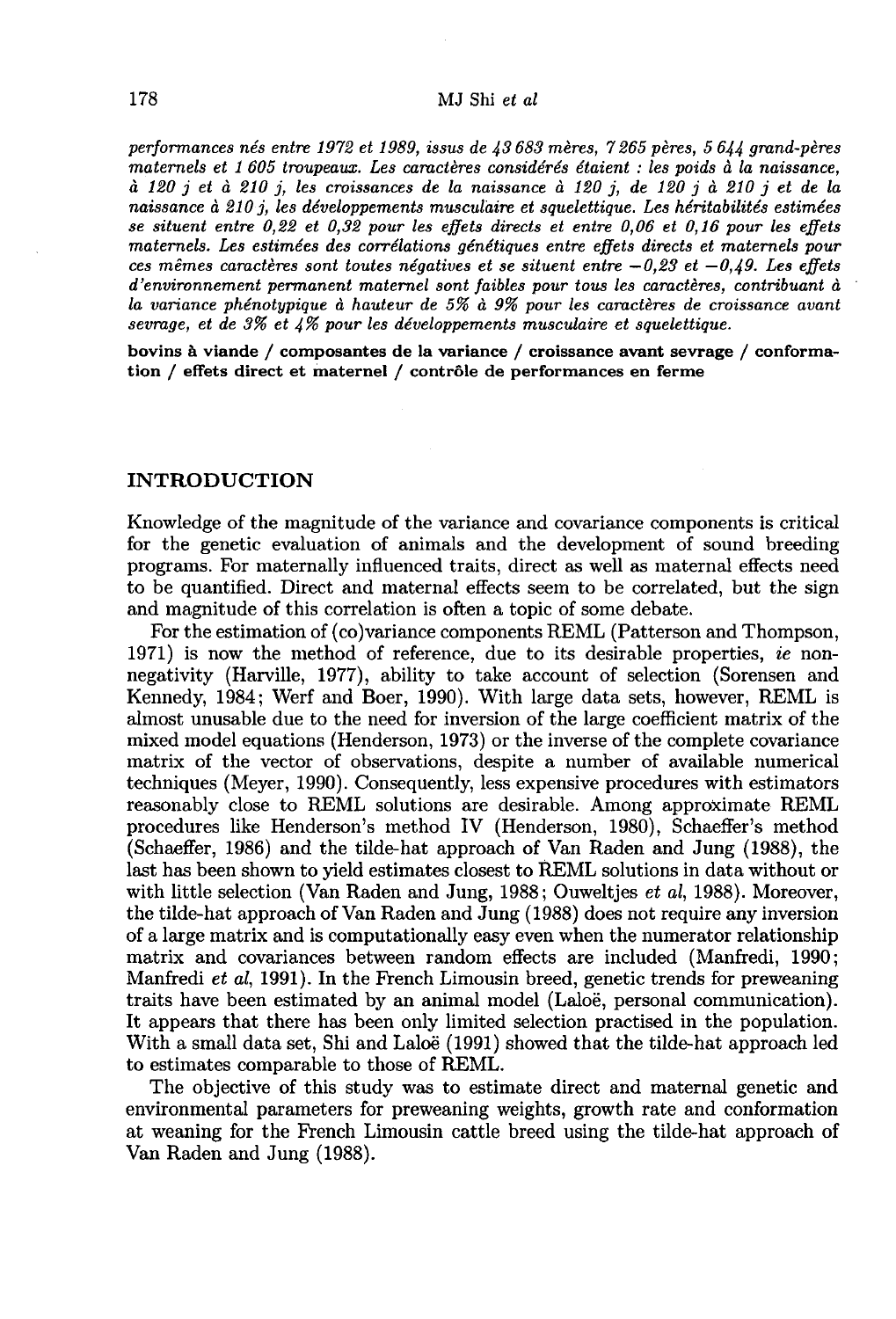### MATERIALS AND METHODS

## Data description

The French Limousin Breeding Association (France Limousin Selection) provided an extensive data set for estimation of direct and maternal (co)variances for the entire breed in France. Data consisted of 309 530 records collected from 1972 to 1989.

Traits analysed were birth, 120-d, 210-d weights, average daily gain from birth to 120-d  $(G_{0-120})$ , from 120-d to 210-d  $(G_{120-210})$ , from birth to 210-d  $(G_{0-210})$ , muscular development (MD) and skeletal development (SD) scores at weaning. The 120-d and 210-d weights were computed by interpolation between neighbouring records which were measured, at 3-month intervals, by technicians according to national rules (FNOCPAB-ITEB, 1983) Some weight records may be used in interpolation for both standard weights. Birth weight, declared by the breeder, was not used in this interpolation. MD and SD were linear functions of elementary scores given by experienced technicians.

Primary edits were conducted by eliminating: 1) calf weights and scores outside 3.5 SDs from the mean values of the corresponding traits within each sex; 2) any calf with a common sire and maternal grandsire (MGS); and 3) calves born from a dam  $\lt 23$  months or  $> 16$  y old at calving, or later than the 12th parity. Further edits were performed to require, sequentially, sires to have at least 4 progeny, dams to have 2 progeny and MGS to have sired 2 dams, respectively. Herds were required to have a minimum of 8 records. In this way, the edited data set consisted of 169 391 records. For average daily gain traits, only 168 980 records were left after removal of records outside 3.5 SDs from mean values by sex. As a result, 2 data files were used. Further statistics of the data sets are given in tables I and II.

| <b>Traits</b>                               | No. of calves | Mean  | SD   | Minimum<br>value | Maximum<br>value |
|---------------------------------------------|---------------|-------|------|------------------|------------------|
| Weights (kg):                               |               |       |      |                  |                  |
| Birth weight                                | 169391        | 38.0  | 3.5  | 26.0             | 50.0             |
| 120-d weight                                | 169391        | 158.5 | 20.8 | 92.0             | 232.0            |
| 210-d weight                                | 169391        | 251.1 | 33.7 | 148.0            | 372.0            |
| Average daily gains $(g/d)$ :               |               |       |      |                  |                  |
| $G_{0-120}$                                 | 168980        | 1 004 | 165  | 408              | 1683             |
| $G_{120-210}$                               | 168980        | 1 030 | 197  | 344              | 1844             |
| $G_{0-210}$                                 | 168 980       | 1015  | 155  | 505              | 1610             |
| <i>Conformation</i> (total score $/ 100$ ): |               |       |      |                  |                  |
| Muscular development                        | 169391        | 60.0  | 8.0  | 35.0             | 87.0             |
| Skeletal development                        | 169391        | 60.3  | 6.5  | 40.0             | 80.0             |

Table I. Characteristics of the French Limousin data sets used for analyses.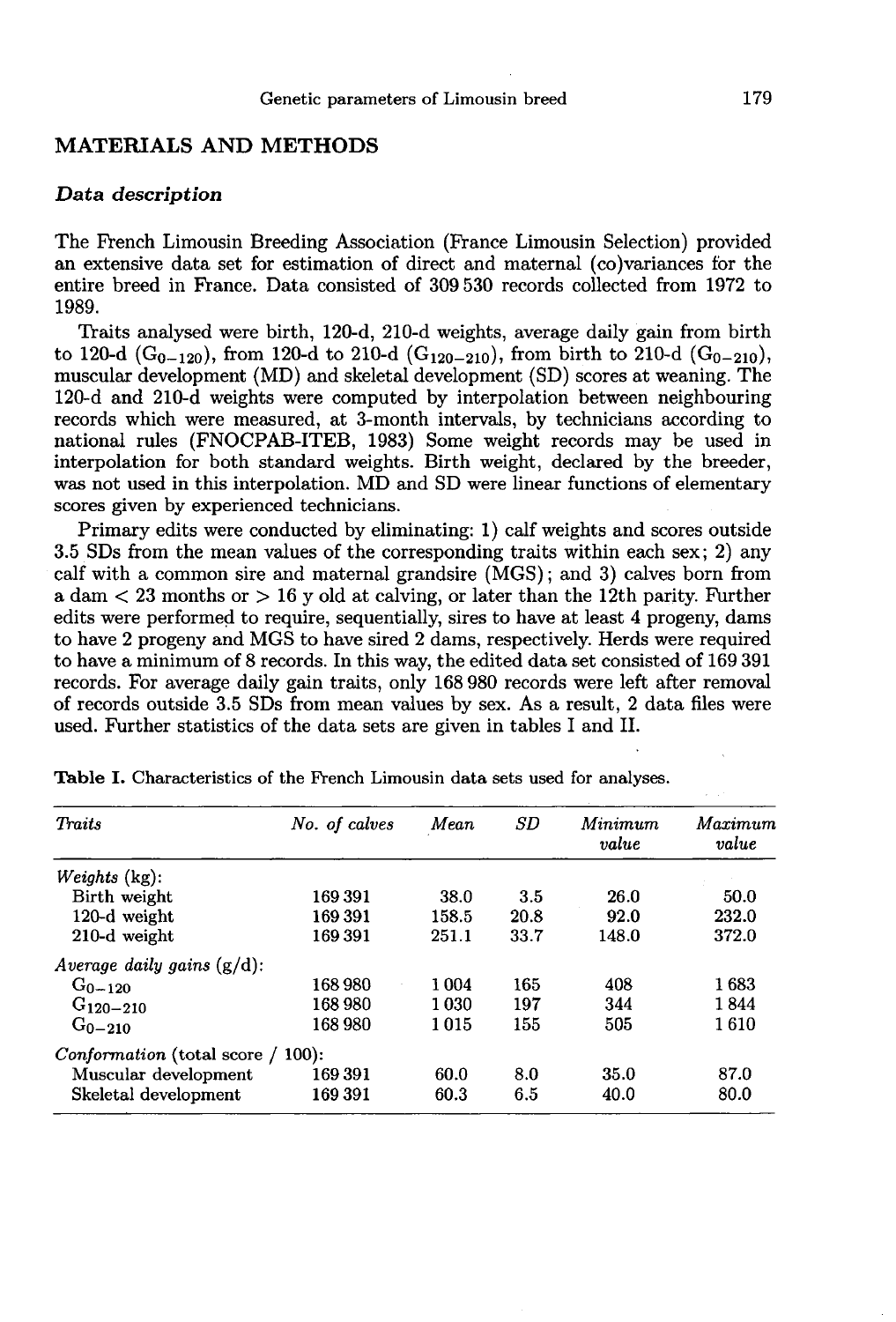| Effect                                    | No.                                 |  |  |
|-------------------------------------------|-------------------------------------|--|--|
| <b>Sires</b>                              | 7265                                |  |  |
| Maternal grandsires <sup>a</sup>          |                                     |  |  |
| Dams                                      | $5664(3529)$<br>43 683 <sup>d</sup> |  |  |
| Herds                                     | 1605                                |  |  |
| Herd $\times$ year $\times$ season $^{b}$ | $31513$ <sup>d</sup>                |  |  |
| Sex                                       | 2                                   |  |  |
| Age of dam-parity <sup>c</sup>            | g                                   |  |  |
| Calves with record                        | 169391                              |  |  |

Table II. Number of levels and number of records by effects.

<sup>a</sup> Bulls identified at both sire and maternal grandsire; <sup>b</sup> 6 bimester seasons were identified (Jan to Dec by 2-month intervals); <sup>c</sup> 9 age of dam-parity groups were defined according to observed trends; 4 levels for the first parity according to the age of dam (23-29, 30-35, 36-39 and 40-48 month old) and 5 levels for the later parities (2nd, 3rd, 4th–7th, 8th–9th and  $10th-12th$ ;  $d$  43 682 dams and 31 469 herd-vear-season levels for average daily gain traits.

## METHODS

A sire, MGS and dam within MGS model was used for estimating the (co)variance components of the assumed maternally influenced traits. The model in matrix notation was:

$$
\mathbf{y} = \mathbf{X}\mathbf{b} + \mathbf{Z}_1\mathbf{u}_1 + \mathbf{Z}_2\mathbf{u}_2 + \mathbf{Z}_3\mathbf{u}_3 + \mathbf{e}
$$

where:

 $y =$  vector of observations;

 $\mathbf{b} = \text{vector of unknown fixed effects, including herd-year-season, sex and parity};$  $\mathbf{u}_1$ ,  $\mathbf{u}_2$  and  $\mathbf{u}_3$  = vectors of unknown random effects for sire, MGS and dam within MGS effects, respectively;

 $e =$  vector of random residual effects;

**Z**,  $\mathbf{Z}_1$ ,  $\mathbf{Z}_2$  and  $\mathbf{Z}_3$  = known matrices relating records to the fixed and random effects in the model.

Identification and distribution of the number of levels for the fixed effects are reported in table II.

The expectations and variance-covariance structure of the effects of the model were assumed to be:

$$
\mathbf{E}\begin{bmatrix} \mathbf{y} \\ \mathbf{u}_1 \\ \mathbf{u}_2 \\ \mathbf{u}_3 \\ \mathbf{e} \end{bmatrix} = \begin{bmatrix} \mathbf{X}\mathbf{b} \\ \mathbf{0} \\ \mathbf{0} \\ \mathbf{0} \\ \mathbf{0} \end{bmatrix} \text{Var}\begin{bmatrix} \mathbf{y} \\ \mathbf{u}_1 \\ \mathbf{u}_2 \\ \mathbf{u}_3 \\ \mathbf{e} \end{bmatrix} = \begin{bmatrix} \mathbf{V} & \mathbf{Z}_1\mathbf{A}\sigma_1^2 + \mathbf{Z}_2\mathbf{A}\sigma_{12} & \mathbf{Z}_2\mathbf{A}\sigma_2^2 + \mathbf{Z}_1\mathbf{A}\sigma_{12} & \mathbf{Z}_3\sigma_3^2 & \mathbf{I}\sigma_3^2 \\ \mathbf{A}\sigma_1^2 & \mathbf{A}\sigma_1^2 & \mathbf{0} & \mathbf{0} \\ \mathbf{A}\sigma_1^2 & \mathbf{A}\sigma_2^2 & \mathbf{0} & \mathbf{0} \\ \mathbf{A}\sigma_2^2 & \mathbf{0} & \mathbf{I}\sigma_3^2 & \mathbf{I}\sigma_3^2 \end{bmatrix}
$$

where:

$$
\mathbf{V} = \mathbf{Z}_1\mathbf{A}\mathbf{Z}_1'\sigma_1^2 + (\mathbf{Z}_1\mathbf{A}\mathbf{Z}_2' + \mathbf{Z}_2\mathbf{A}\mathbf{Z}_1')\sigma_{12} + \mathbf{Z}_2\mathbf{A}\mathbf{Z}_2'\sigma_2^2 + \mathbf{Z}_3\mathbf{Z}_3'\sigma_3^2 + \mathbf{I}\sigma_\mathbf{e}^2
$$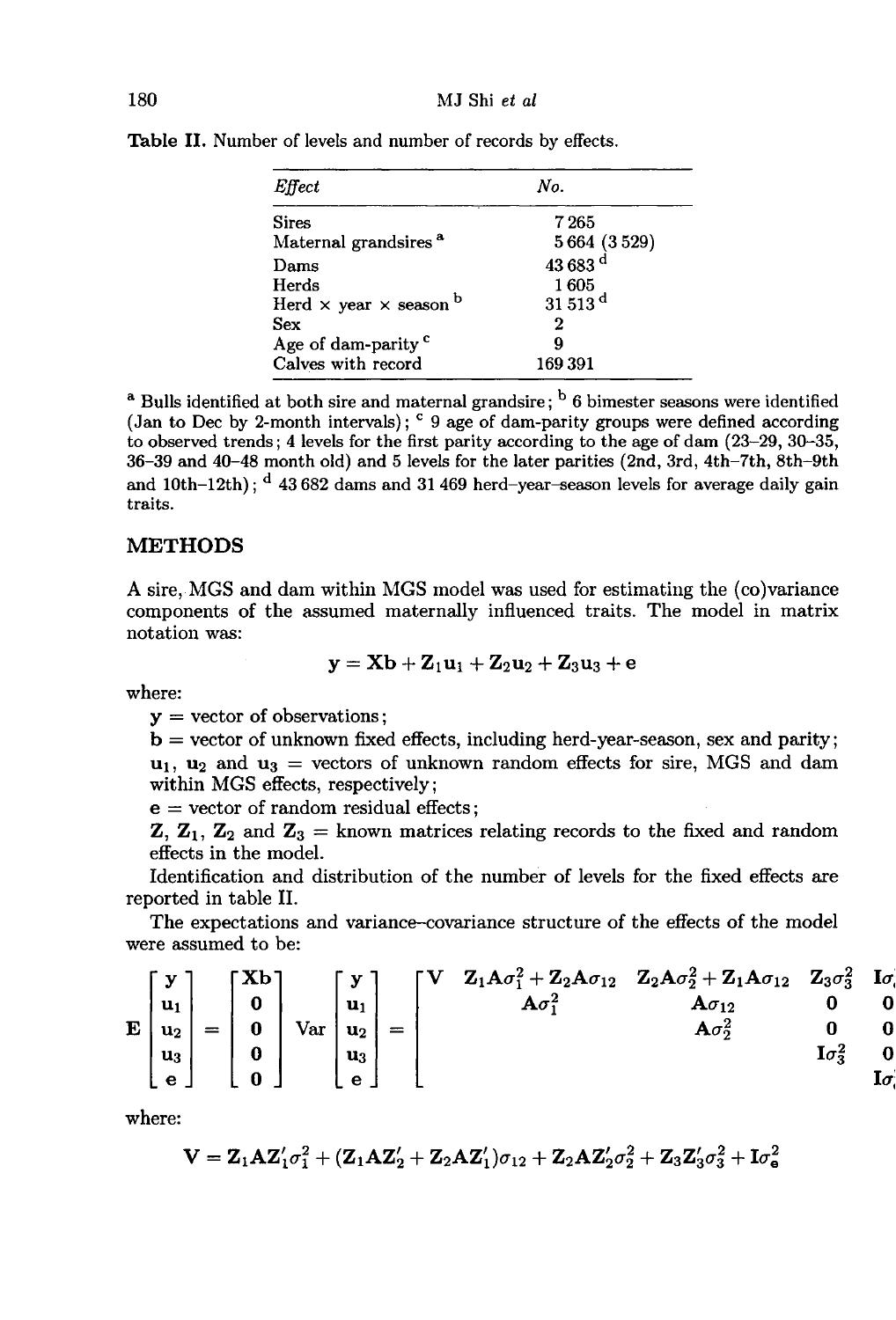$\sigma_1^2$ ,  $\sigma_2^2$ ,  $\sigma_3^2$  and  $\sigma_e^2$  = variances of sires, MGS, dam within MGS and residual effects, respectively;

 $\sigma_{12}$  = covariance between sire and MGS effects;

 $A =$  numerator relationship matrix among bulls which included both sires and MGS. In total, 10 348 pedigree bulls over 5 generations were generated from 9 400 bulls represented in the data. The relationships between dams were ignored. The corresponding mixed model equations after absorption of fixed effects were:

$$
\begin{bmatrix} \mathbf{Z}_1' \mathbf{M} \mathbf{Z}_1 + \mathbf{A}^{-1} k^{11} & \mathbf{Z}_1' \mathbf{M} \mathbf{Z}_2 + \mathbf{A}^{-1} k^{12} & \mathbf{Z}_1' \mathbf{M} \mathbf{Z}_3 \\ \mathbf{Z}_2' \mathbf{M} \mathbf{Z}_1 + \mathbf{A}^{-1} k^{12} & \mathbf{Z}_2' \mathbf{M} \mathbf{Z}_2 + \mathbf{A}^{-1} k^{22} & \mathbf{Z}_2' \mathbf{M} \mathbf{Z}_3 \\ \mathbf{Z}_3' \mathbf{M} \mathbf{Z}_1 & \mathbf{Z}_3' \mathbf{M} \mathbf{Z}_2 & \mathbf{Z}_3' \mathbf{M} \mathbf{Z}_3 + \mathbf{I} k^{33} \end{bmatrix} \begin{bmatrix} \hat{\mathbf{u}}_1 \\ \hat{\mathbf{u}}_2 \\ \hat{\mathbf{u}}_3 \end{bmatrix} = \begin{bmatrix} \mathbf{Z}_1' \mathbf{M} \mathbf{y} \\ \mathbf{Z}_2' \mathbf{M} \mathbf{y} \\ \mathbf{Z}_3' \mathbf{M} \mathbf{y} \end{bmatrix} \quad [1]
$$

where:

$$
M = I - X(X'X)^{-}X';
$$

 $\begin{bmatrix} k^{11} & k^{12} & 0 \\ k^{12} & k^{22} & 0 \\ 0 & 0 & k^{33} \end{bmatrix} = \begin{bmatrix} \sigma_1^2 & \sigma_{12} & 0 \\ \sigma_{12} & \sigma_2^2 & 0 \\ 0 & 0 & \sigma_3^2 \end{bmatrix}^{-1} \times \sigma_{\mathbf{e}}^2$ 

The tilde-hat approach of Van Raden and Jung (1988) involves quadratics which are functions of solutions and approximate solutions for the random effects of the mixed model equations !l). The approximate solutions were obtained by (Bertrand and Benyshek, 1987):

$$
\begin{bmatrix} \widetilde{\mathbf{u}}_1 \\ \widetilde{\mathbf{u}}_2 \\ \widetilde{\mathbf{u}}_3 \end{bmatrix} = \begin{bmatrix} \mathbf{D}_{11} & \mathbf{D}_{12} & \mathbf{0} \\ \mathbf{D}_{12} & \mathbf{D}_{22} & \mathbf{0} \\ \mathbf{0} & \mathbf{0} & \mathbf{D}_{33} \end{bmatrix}^{-1} \begin{bmatrix} \mathbf{Z}_1^\prime \mathbf{M} \mathbf{y} \\ \mathbf{Z}_2^\prime \mathbf{M} \mathbf{y} \\ \mathbf{Z}_3^\prime \mathbf{M} \mathbf{y} \end{bmatrix} = \begin{bmatrix} \mathbf{D}^{11} & \mathbf{D}^{12} & \mathbf{0} \\ \mathbf{D}^{12} & \mathbf{D}^{22} & \mathbf{0} \\ \mathbf{0} & \mathbf{0} & \mathbf{D}^{33} \end{bmatrix} \begin{bmatrix} \mathbf{Z}_1^\prime \mathbf{M} \mathbf{y} \\ \mathbf{Z}_2^\prime \mathbf{M} \mathbf{y} \\ \mathbf{Z}_3^\prime \mathbf{M} \mathbf{y} \end{bmatrix}
$$

 $\lfloor u_3 \rfloor$   $\lfloor 0$   $0$   $D_{33} \rfloor$   $\lfloor Z_3 M y \rfloor$   $\lfloor 0$   $0$   $D^{33} \rfloor$   $\lfloor Z_3 M y \rfloor$ <br>where  $D_{11}$ ,  $D_{12}$ ,  $D_{22}$  and  $D_{33}$  are diagonal matrices with diagonal elements<br>identical to those of the matrices  $Z'MZ_+ + \Lambda^{-1$  $\begin{bmatrix} \mathbf{u}_2 \\ \tilde{\mathbf{u}}_3 \end{bmatrix} = \begin{bmatrix} \mathbf{D}_{12} & \mathbf{D}_{22} & \mathbf{0} \\ \mathbf{0} & \mathbf{0} & \mathbf{D}_{33} \end{bmatrix} \begin{bmatrix} \mathbf{z}_2 \mathbf{w}_1 \mathbf{y} \\ \mathbf{Z}_3' \mathbf{M} \mathbf{y} \end{bmatrix} = \begin{bmatrix} \mathbf{D} & \mathbf{D} & \mathbf{0} \\ \mathbf{0} & \mathbf{0} & \mathbf{D}^{33} \end{bmatrix} \begin{bmatrix} \mathbf{z}_2 \math$ where  $D_{11}$ ,  $D_{12}$ ,  $D_{22}$  and  $D_{33}$  are dividentical to those of the matrices  $\mathbf{Z}'_1 \mathbf{M} \mathbf{Z}_1$ <br> $\mathbf{A}^{-1} k^{22}$  and  $\mathbf{Z}'_3 \mathbf{M} \mathbf{Z}_3 + k^{33}$ , respectively.<br>In fact, the diagonals of matrix  $\mathbf{Z}'_1 \mathbf$  $\begin{bmatrix} 1 & 2 & 3 \ 0 & 0 & 0 \end{bmatrix}$   $\begin{bmatrix} 2 & 2 & 3 \ 2 & 3 & 2 \end{bmatrix}$   $\begin{bmatrix} 2^{21.5} & 0 \ 0 & 0 & 0 \end{bmatrix}$   $\begin{bmatrix} 2^{21.5} & 0 \ 0 & 0 & 0 \end{bmatrix}$ <br>
where  $D_{11}$ ,  $D_{12}$ ,  $D_{22}$  and  $D_{33}$  are diagonal matrices with diagonal elemen

In fact, the diagonals of matrix  $\mathbf{Z}_1' \mathbf{Z}_2$  were zero due to removal of calves having the same bull as sire and MGS. However, those of  $\mathbf{Z}_1' M \mathbf{Z}_2 (\mathbf{Z}_1' \mathbf{Z}_2)$  after absorption of fixed effects) were not equal to zero.

The general formula for a model with  $p$  possibly correlated random effects is:

$$
\mathbf{E}(\widehat{\mathbf{u}}_i'A^{-1}\widetilde{\mathbf{u}}_j) = \mathbf{tr}\left(\sum_{h=1}^p\sum_{k=1}^p \mathbf{D}^{jk}\mathbf{Z}_k'\mathbf{M}\mathbf{Z}_h\sigma_{ih}\right)
$$

where: i, j, h and  $k = 1, 2, ..., p$ , ie the number of random effects in the model.

For the model assumed in this study, 5 quadratics  $(\hat{\mathbf{u}}'_1 \mathbf{A}^{-1} \hat{\mathbf{u}}'_1, \hat{\mathbf{u}}'_1 \mathbf{A}^{-1} \hat{\mathbf{u}}_2)$  $E(\mathbf{u}_i \mathbf{A} - \mathbf{u}_j) = \mathbf{H} \left( \sum_{h=1}^{N} \sum_{k=1}^{N} \mathbf{L}_k \mathbf{M} \mathbf{L}_h \mathbf{u}_h \right)$ <br>where: *i*, *j*, *h* and  $k = 1, 2, ..., p$ , *ie* the number of random effects in the model.<br>For the model assumed in this study, 5 quadratic

$$
\widehat{\sigma}_{\mathbf{e}}^2 = (\mathbf{y}'\mathbf{M}\mathbf{y} - \widehat{\mathbf{u}}_1'\mathbf{Z}_1'\mathbf{M}\mathbf{y} - \widehat{\mathbf{u}}_2'\mathbf{Z}_2'\mathbf{M}\mathbf{y} - \widehat{\mathbf{u}}_3'\mathbf{Z}_3'\mathbf{M}\mathbf{y})/(N - r(\mathbf{X})).
$$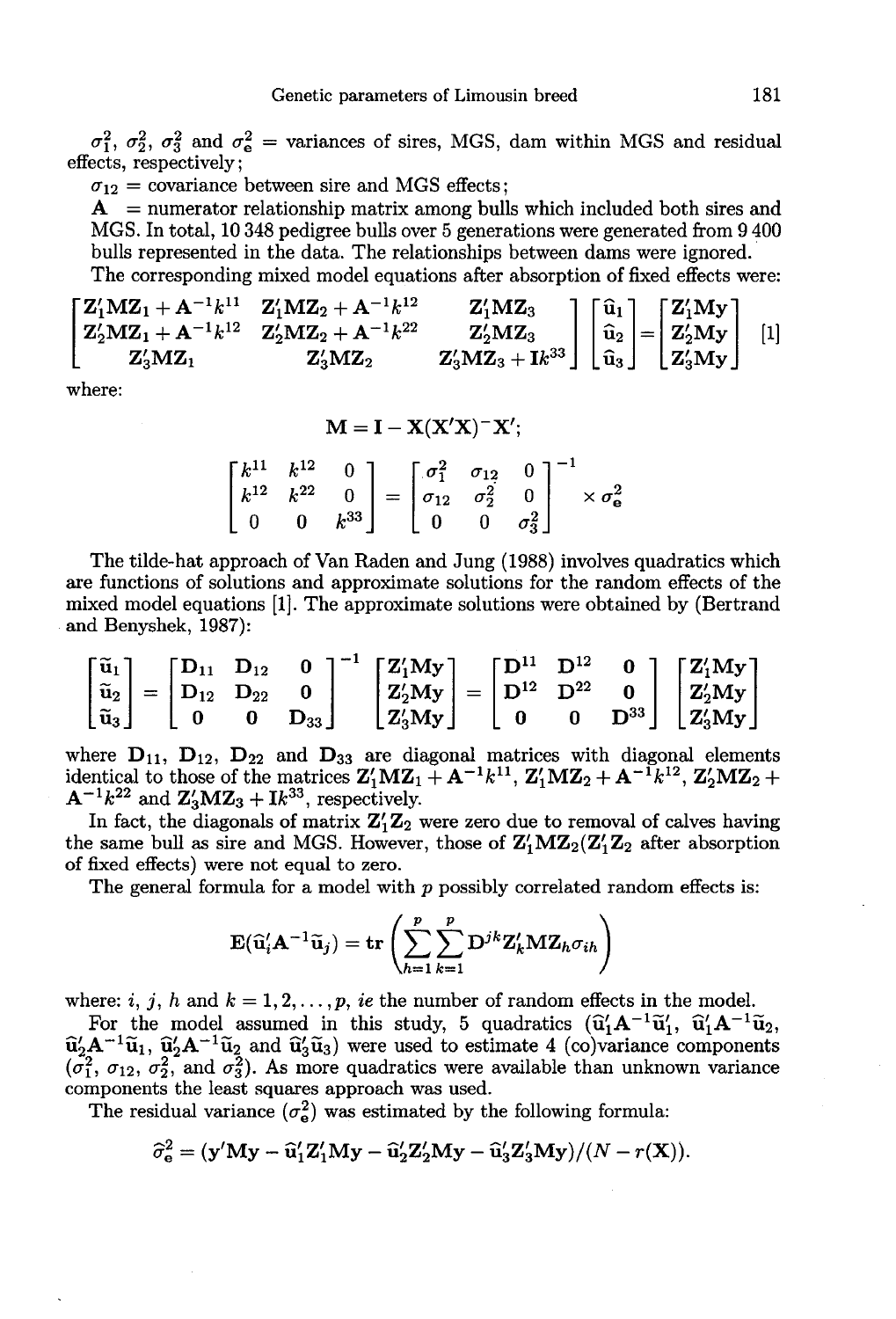where:

 $N =$  total number of observations in the analyses;

 $r(\mathbf{X}) = \text{rank of matrix } \mathbf{X}.$ 

The tilde-hat procedure requires only the diagonals of the coefficient matrix in equations [1] for (co)variance estimation. Consequently, the mixed model equations were not explicitly constructed, and solutions for random effects in equations [1] were obtained by the direct iteration approach on data (Schaeffer and Kennedy, 1986; Mandredi, 1990; Mandredi et al, 1991). Thus, 2 levels of nested iterations were involved for the analyses. Solutions for fixed and random effects were first obtained from the inner iterations. After 15 iterations or when the convergence were involved for the analyses. Solutions for fixed and random effects were first<br>obtained from the inner iterations. After 15 iterations or when the convergence<br>criterion attained  $10^{-7}$ , the outer iteration was then im ootaned from the inner iterations. After 15 iterations or when the convergence<br>criterion attained  $10^{-7}$ , the outer iteration was then implemented for the estimation<br>of the variance components. Iteration was finally stop convergence was reached. The criterion of convergence  $(\theta)$  was calculated as follows:

$$
\theta = \sqrt{\sum_{i=1}^n (\phi_i^{(k+1)} - \phi_i^k)^2 / \sum_{i=1}^n (\phi_i^{(k+1)})^2}
$$

where:  $\blacksquare$ 

- $\phi_i$  = solutions for fixed and random effects for the inner iteration, and variance components for the outer interation;
- $k =$  number of iterations:
- $n =$  total levels for fixed and random effects in the inner iteration, and is 5 for the outer iteration.

The expectations of the (co)variances estimated from model [1] were as follows:

$$
E(\sigma_1^2) = (1/4)\sigma_A^2;
$$
  
\n
$$
E(\sigma_2^2) = (1/16)\sigma_A^2 + (1/4)\sigma_{AM} + (1/4)\sigma_M^2;
$$
  
\n
$$
E(\sigma_3^2) = (3/16)\sigma_A^2 + (3/4)\sigma_{AM} + (3/4)\sigma_M^2 + \sigma_C^2;
$$
  
\n
$$
E(\sigma_e^2) = (1/2)\sigma_A^2 + \sigma_E^2;
$$
  
\n
$$
E(\sigma_{12}) = (1/8)\sigma_A^2 + (1/4)\sigma_{AM};
$$

where:

 $\sigma_A^2$  and  $\sigma_M^2$  = genetic variances of direct and maternal effects, respectively;  $\sigma_{AM}$  = covariance between direct and maternal genetic effects;  $\sigma_C^2$  = variance of maternal permanent environmental effects;  $\sigma_E^2$  = variance of environmental effects.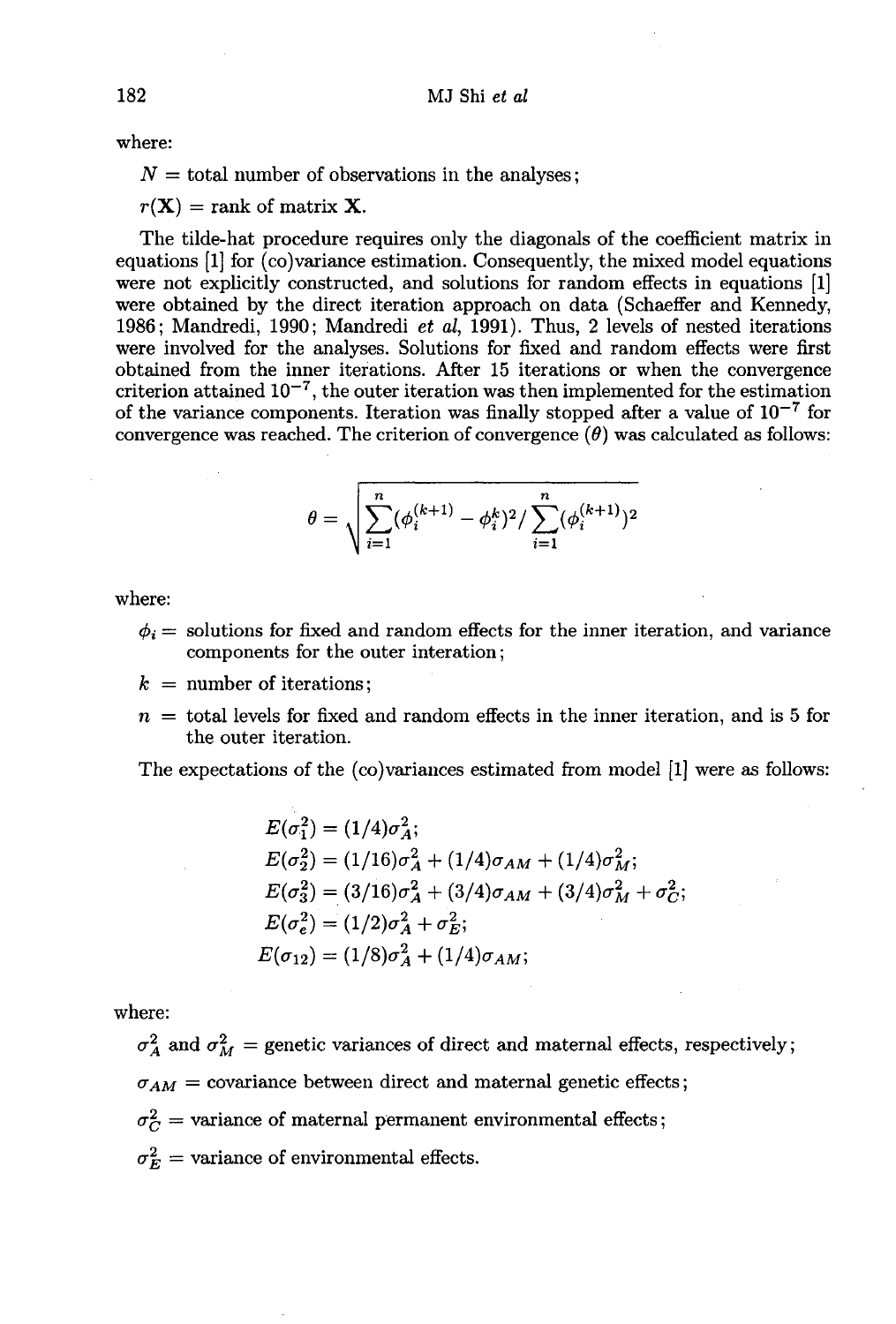The genetic and environmental parameters were estimated as:

$$
\sigma^2 = \sigma_A^2 + \sigma_{AM} + \sigma_M^2 + \sigma_C^2 + \sigma_E^2;
$$
  
\n
$$
h_A^2 = \sigma_A^2/\sigma^2;
$$
  
\n
$$
h_M^2 = \sigma_M^2/\sigma^2;
$$
  
\n
$$
c^2 = \sigma_C^2/\sigma^2;
$$
  
\n
$$
h_T^2 = (\sigma_A^2 + 1.5\sigma_{AM} + 0.5\sigma_M^2)/\sigma^2;
$$
  
\n
$$
r_{AM} = \sigma_{AM}/\sigma_A \sigma_M;
$$
  
\n
$$
r_{SMGS} = \sigma_{12}/\sigma_1 \sigma_2;
$$

where  $\sigma^2$  is the total phenotypic variance,  $h_A^2$  is the direct heritability,  $h_M^2$  is the maternal heritability and  $h_T^2$  is the total heritability as defined by Dickerson (1947),  $c^2$  is the proportion of phenotypic variance imputable to the maternal permanent<br>environmental effects,  $r_{AM}$  is the correlation between direct and maternal additive<br>genetics offects,  $r_{AM}$  is the correlation between environmental effects,  $r_{AM}$  is the correlation between direct and maternal additive genetics effects,  $r_{SMGS}$  is the correlation between sire and maternal grandsire effects.

### RESULTS AND DISCUSSION

Table III and table IV show estimates of (co)variances and estimates of heritabilities and correlations, respectively.

Table III. Variance and covariance estimates <sup>a</sup> for preweaning growth and conformation at weaning in French Limousin breed.

| <b>Traits</b>                                                    | Sire | MGS  | Cov  | Dam     | Res    |
|------------------------------------------------------------------|------|------|------|---------|--------|
| $Weights$ (kg):                                                  |      |      |      |         |        |
| Birth weight                                                     | 0.53 | 0.16 | 0.16 | 0.79    | 5.3    |
| 120-d weight                                                     | 15.1 | 10.1 | 4.7  | 47.3    | 158.9  |
| 210-d weight                                                     | 34.1 | 19.6 | 11.2 | 102.1   | 361.8  |
| Average daily gains $(g/d)$ :                                    |      |      |      |         |        |
| $G_{0-120}$                                                      | 883  | 637  | 275  | 3018    | 10520  |
|                                                                  | 968  | 269  | 227  | 1729    | 14 401 |
| $\begin{array}{cc} \odot & 6120 - 210 \\ -G_0 - 210 \end{array}$ | 697  | 412  | 222  | 2 1 9 2 | 7898   |
| <i>Conformation</i> (total score / 100):                         |      |      |      |         |        |
| Muscular development                                             | 3.67 | 0.98 | 1.16 | 4.28    | 36.91  |
| Skeletal development                                             | 2.43 | 0.69 | 0.78 | 3.46    | 24.46  |

<sup>a</sup> Sire, MGS, Dam, and Res represent sire, maternal grandsire, dam, and residual effects, respectively. Cov is the covariance between sire and MGS effects.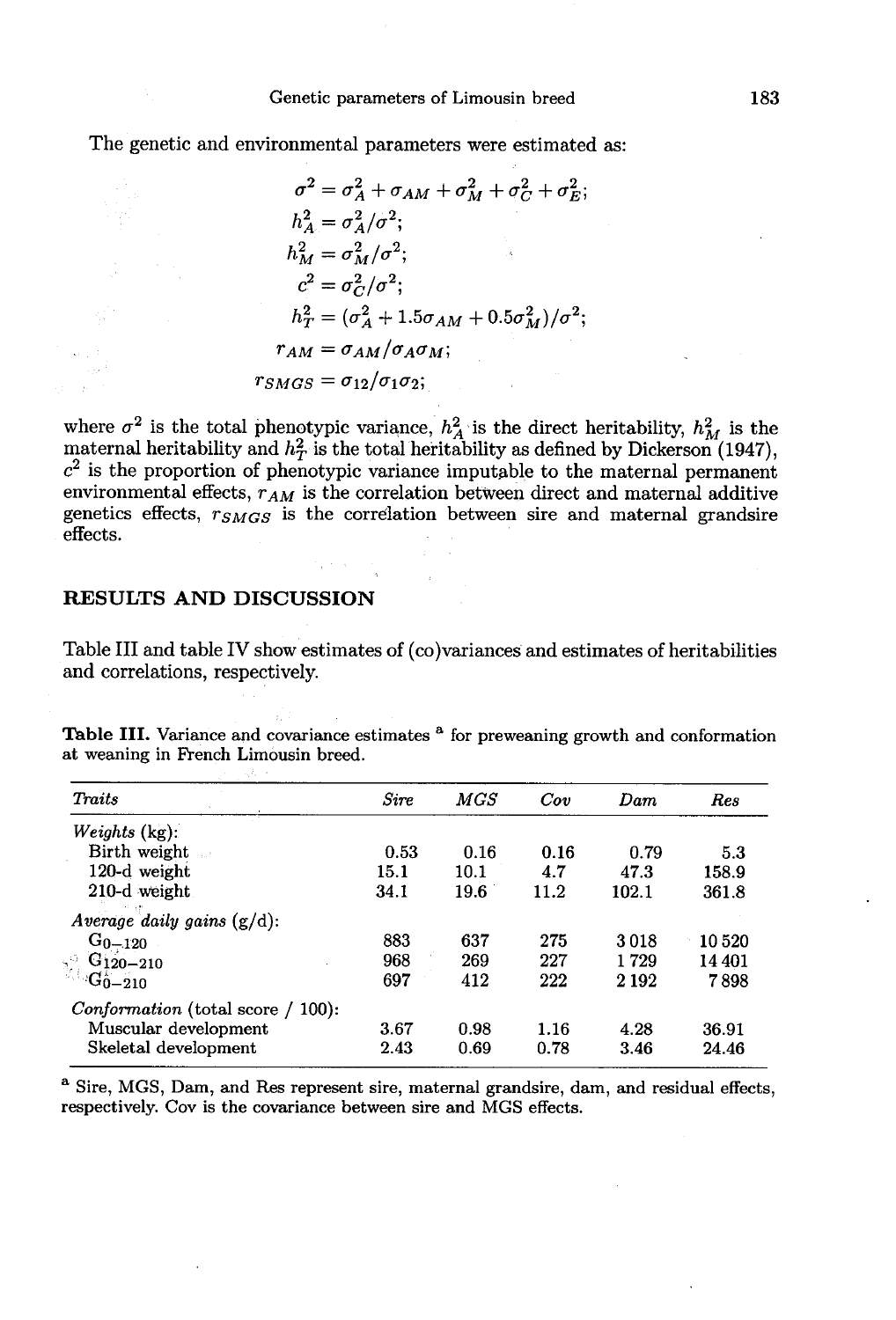| Traits                      | Heritability            |                               |                         | Correlation |                        |                      |
|-----------------------------|-------------------------|-------------------------------|-------------------------|-------------|------------------------|----------------------|
|                             | $\mathbf{a}$<br>$h_A^2$ | $\mathbf{a}$<br>$h_{\rm M}^2$ | $\mathbf{a}$<br>$h_T^2$ | ь<br>$c^2$  | C<br><sup>r</sup> SMGS | c<br>r <sub>AM</sub> |
| Weights:                    |                         |                               |                         |             |                        |                      |
| Birth weight                | 0.31                    | 0.08                          | 0.26                    | 0.05        | 0.55                   | $-0.40$              |
| 120-d weight                | 0.26                    | 0.16                          | 0.27                    | 0.07        | 0.38                   | $-0.24$              |
| 210-d weight                | 0.26                    | 0.13                          | 0.26                    | 0.08        | 0.43                   | $-0.24$              |
| <i>Average daily gains:</i> |                         |                               |                         |             |                        |                      |
| $G_{0-120}$                 | 0.23                    | 0.15                          | 0.25                    | 0.07        | 0.37                   | $-0.23$              |
| $G_{120-210}$               | 0.22                    | 0.07                          | 0.17                    | 0.05        | 0.44                   | $-0.49$              |
| $G_{0-210}$                 | 0.25                    | 0.13                          | 0.25                    | 0.09        | 0.41                   | $-0.25$              |
| Conformation:               |                         |                               |                         |             |                        |                      |
| Muscular development        | 0.32                    | 0.06                          | 0.26                    | 0.03        | 0.61                   | $-0.41$              |
| Skeletal development        | 0.31                    | 0.07                          | 0.26                    | 0.04        | 0.60                   | $-0.38$              |

**Table IV.** Estimates of genetic parameters for preweaning growth and conformation at weaning in French Limousin breed.

 $A, M$  and T represent direct and maternal genetic effects and total heritable genetic effects, respectively;  $\frac{1}{2}$  is the ratio of maternal permanent environmental variance to the total phenotypic variance;  $c_{TSMGS}$  and  $r_{AM}$  are correlations between sire and MGS, and between direct and maternal genetic effects, respectively.

#### Direct and maternal parameters for preweaning growth traits

Estimates of direct heritabilities of birth and weaning weights and preweaning<br>gain from birth to weaning  $(h_A^2 = 0.31, 0.26$  and 0.25, respectively) were in close<br>agreement with the modian values of literature surveys (Po agreement with the median values of literature surveys (Petty and Cartwright, 1966; Baker, 1980; Meyer, 1992; Renand *et al*, 1992) but higher than values reported in the North American Limousin breed (0.22 and 0.16 for birth and weaning weights, respectively; Bertrand and Benyshek, 1987).

Maternal heritability estimates in this study were lower than direct heritabilities of the corresponding traits ( $h_M^2 = 0.08, 0.13$  and 0.13, respectively). Most literature estimates for maternal genetic heritability ranged from 0.05 to 0.25 for birth weight, and 0.10 to 0.35 for preweaning gain or weaning weight (Quaas et al, 1985; Bertrand and Benyshek, 1987; Wright et al, 1987; Trus and Wilton, 1988; Garrick et al, 1989; Kriese *et al*, 1991; Ménissier and Frisch, 1992; Meyer, 1992). The present estimates for maternal genetic effects in French Limousin breed were in the lower tail of the ranges.

The estimates of the ratio between the maternal permanent environmental variances and the phenotypic variances were small in the French Limousin breed, ranging from 0.05 to 0.09. These values were in accordance with the reports given by Bertrand and Benyshek (1987), Wright et al (1987) and Meyer (1992).

Correlation estimates between direct and maternal genetic effects were found to be negative in this study (table IV) and in accordance with the estimates in the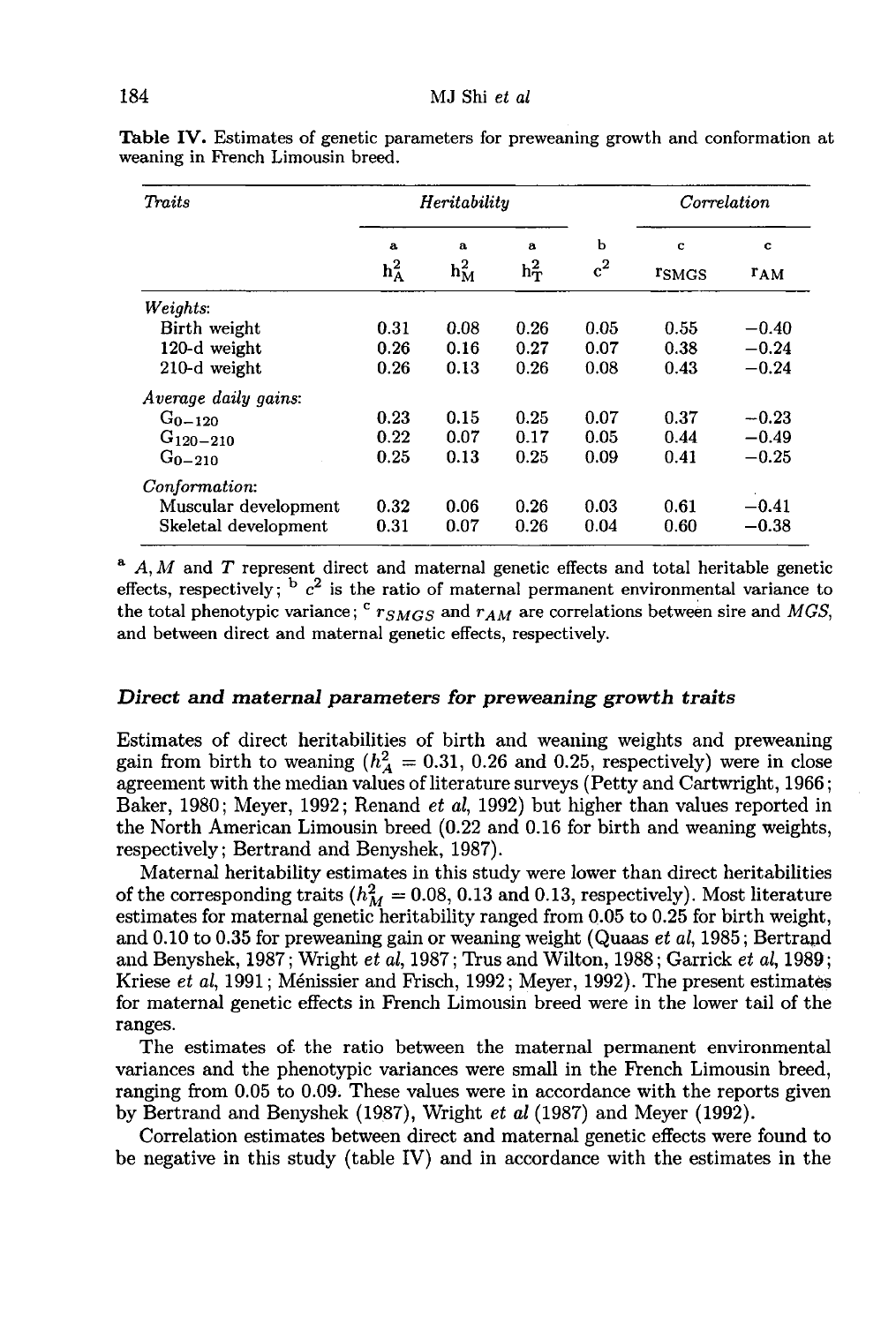North American Limousin breed ( $r_{AM} = -0.16$  and  $-0.30$  for birth and weaning weights, respectively; Bertrand and Benyshek, 1987). Moreover, the majority of<br>reports in the literature indicated negative r<sub>AM</sub> of similar traits (Ménissier, 1976;<br>contratt of al. 1988; Two and Quaas et al, 1985; Bertrand and Benyshek, 1987; Cantet et al, 1988; Trus and Wilton, 1988; Garrick et al, 1989; Kriese et al, 1991; Ménissier and Frisch, 1992; Meyer, 1992). These estimates frequently ranged from 0 to  $-0.5$  However, some positive direct-maternal genetic correlations were also reported (Wright et al, 1987; Northcutt et al, 1991; Trus and Wilton, 1988; Meyer, 1992).

As a matter of fact, considerable variation exists in the literature estimates of direct and maternal effects and their covariance components. This can be attributed to a number of factors, eg methods of estimation, statistical models, data resources (experimental or field data, breeds and production systems), assortive matings or previous selection. On the other hand, even with the most realistic model, the maternal animal model, some effects were always assumed to be absent due to computational limitation. For instance, a covariance between maternal and direct environments may exist (resulting from side effects of high nutrition during rearing of heifers on their milk ability; Mangus and Brinks, 1971) and consequently may bias the estimation of covariance between direct and maternal genetic effects (Koch, 1972; Baker, 1980; Willham, 1980; Canter et al, 1988). Otherwise, relatively large sampling variances of the estimates could exist for maternally influenced traits (Thompson, 1976; Foulley and Lefort, 1978; Cantet, 1990; Meyer, 1992).

Weaning weights of beef calves depend primarily upon the joint expression of preweaning growth potential of calves and maternal traits (primarily the milk production) of their dams. The relative importance of direct and maternal effects on growth may be better expressed by the estimates for preweaning growth rate  $(G_{0-120}, G_{120-210}$  or 120-d weight. The estimates for both direct and maternal weaning weights or beer calves depend primarily upon the joint expression on<br>preweaning growth potential of calves and maternal traits (primarily the milk<br>production) of their dams. The relative importance of direct and m effects of 120-d weight were very similar to those of 210-d weight, with maternal effects being slightly more important for 120-d weight (table IV). This is realistic since calves are able to eat supplemental feed at the later stage of lactation. As shown by Neville (1962) and Le Neindre et al (1976), milk production was more important during the early period of the calf's life, and declined slightly up to weaning. A much lower direct heritability was obtained using a dam-offspring relationship by Molinuevo and Vissac (1972) in the same breed. This confirms the negative relationship between direct and maternal effects. The estimates for  $G_{0-120}$ were very similar to those of 120-d weight for both heritabilities for, and correlation between direct and maternal effects. For the growth period from 120 d to 210 d, however, the maternal genetic variation had been greatly reduced compared to the earlier period of growth (table III) and consequently maternal heritability was the earlier period of growth (table III) and consequently maternal heritability was lower  $(h_M^2 = 0.07)$  than for  $G_{0-120}$  ( $h_M^2 = 0.15$ ). It was the only trait with different (lower) total heritability (table IV). The m apparently a carry-over effect. Rutledge et al (1971) reported that when measures of milk yield for the first 4 months were in the model, inclusion of measures from the remaining 3 months did not lead to a significant reduction in the residual sum of squares. Further, the antagonism between direct and maternal effects was stronger in the later period of growth (table IV). This fact might be induced by more pronounced interaction between environmental factors (maternal, calf feed supplies) and calf growth compensation, for which interaction might contribute to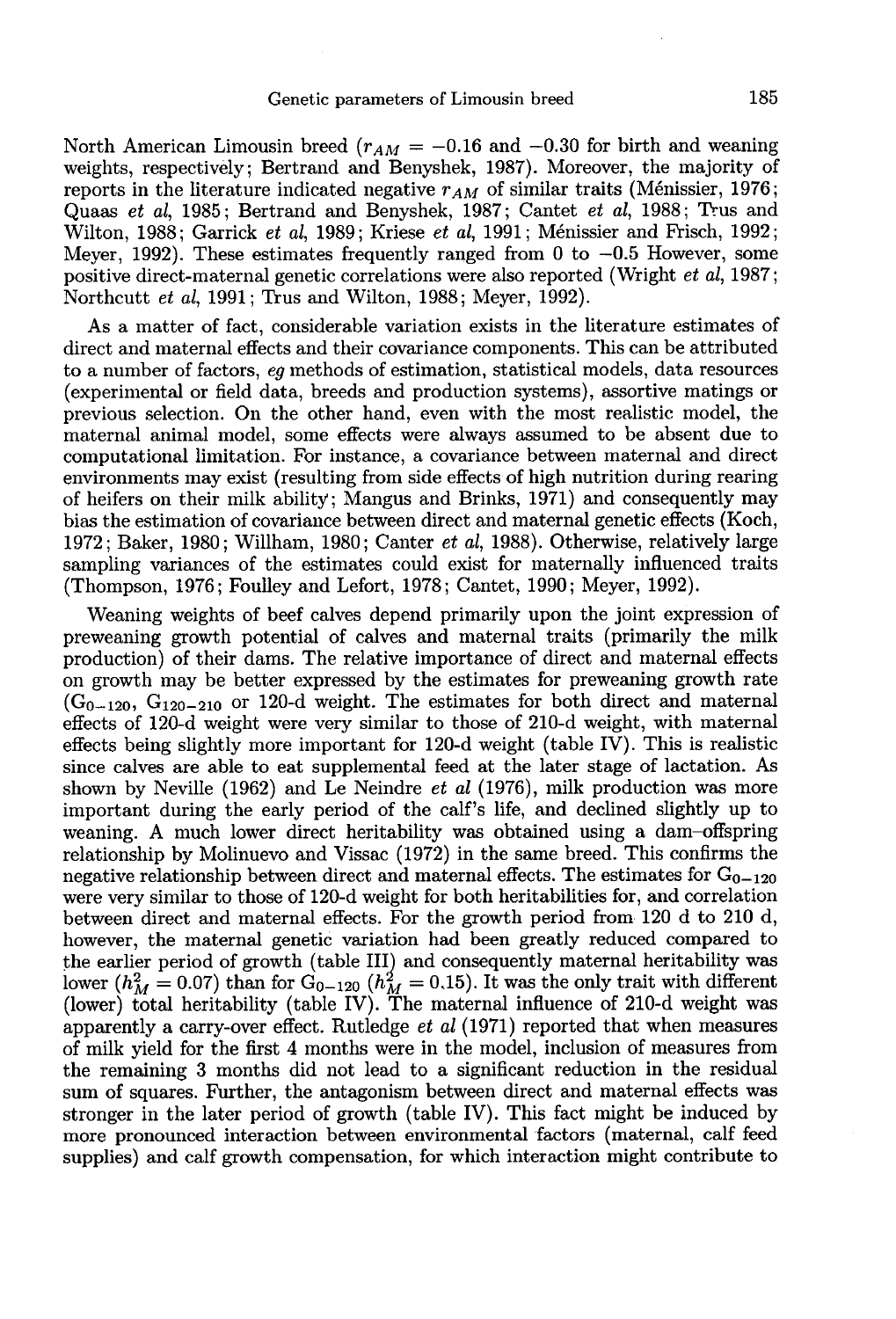the inflated negative covariance between maternal and direct environments that is always assumed to be zero in models. As suggested by Robison (1981), calves from dams producing less milk are forced to seek supplemental feed earlier which may over-compensate for the extra milk production by other dams. Such overcompensation is as important as the calf becomes older and concentrate is supplied. Moreover, especially for the growth period of 120-d to 210-d, the estimated ratio between maternal permanent environmental variances and phenotypic variances was small (table IV).

### Direct and maternal parameters for conformation at weaning

The results of this study showed that MD and SD were moderately heritable and mainly controlled by direct genetic effects rather than maternal genetic effects (table IV). The present direct heritabilities of MD and SD were similar to the estimates of Laloë  $et$  al (1988) in French Limousin cattle. For overall conformation score at weaning, Petty and Cartwright (1966) reported an average value of 0.36 of direct genetic heritability from 24 estimates. The same value was obtained by Vesely and Robison (1971) for Hereford cattle.

Due to the antagonism between direct and maternal genetic effects, the total heritabilities for both MD and SD were slightly reduced. Moderate heritabilities indicate that direct selection for conformation at weaning should be efficient. However, a small negative response of the maternal ability will result. Muscularity is desirable for carcass quality. However, improved inuscularity may lead to a deterioration of maternal calving ability due to the late maturing rate of the pelvic opening (M6nissier and Frisch, 1992).

The estimates of the ratio between the maternal permanent environmental variances and the phenotypic variances were smaller for both conformation traits (0.03 to 0.04) than for weights or preweaning gain.

## **CONCLUSION**

The preweaning growth genetic parameters in this study show that the growth genetic variability is different for different growth stages. Foetal growth, measured by birth weight, is largely influenced by direct genetic effects, with an important foeto-maternal regulation as shown by a negative genetic correlation between direct and maternal effects. Otherwise, maternal effects are more important for early growth after birth, with a still negative but lower genetic correlation between direct and maternal effects. Close to weaning, maternal influences are smaller for growth, and, similarly, beef conformation at weaning is largely controlled by direct genetic effects.  $\blacksquare$ 

From a selection point of view, weaning weight or growth to weaning is heritable enough to allow an efficient selection for direct genetic effects, ie for the calf's growth ability. However, selection solely for direct genetic effects does not lead to improvement of the cow's maternal ability, and could even result in deterioration of the maternal ability because of the negative correlation between maternal and direct genetic effects. Selection for combination of direct and maternal effects is necessary for the genetic improvement of beef cattle used both as sire and pure

 $\sim$  10

 $\sim$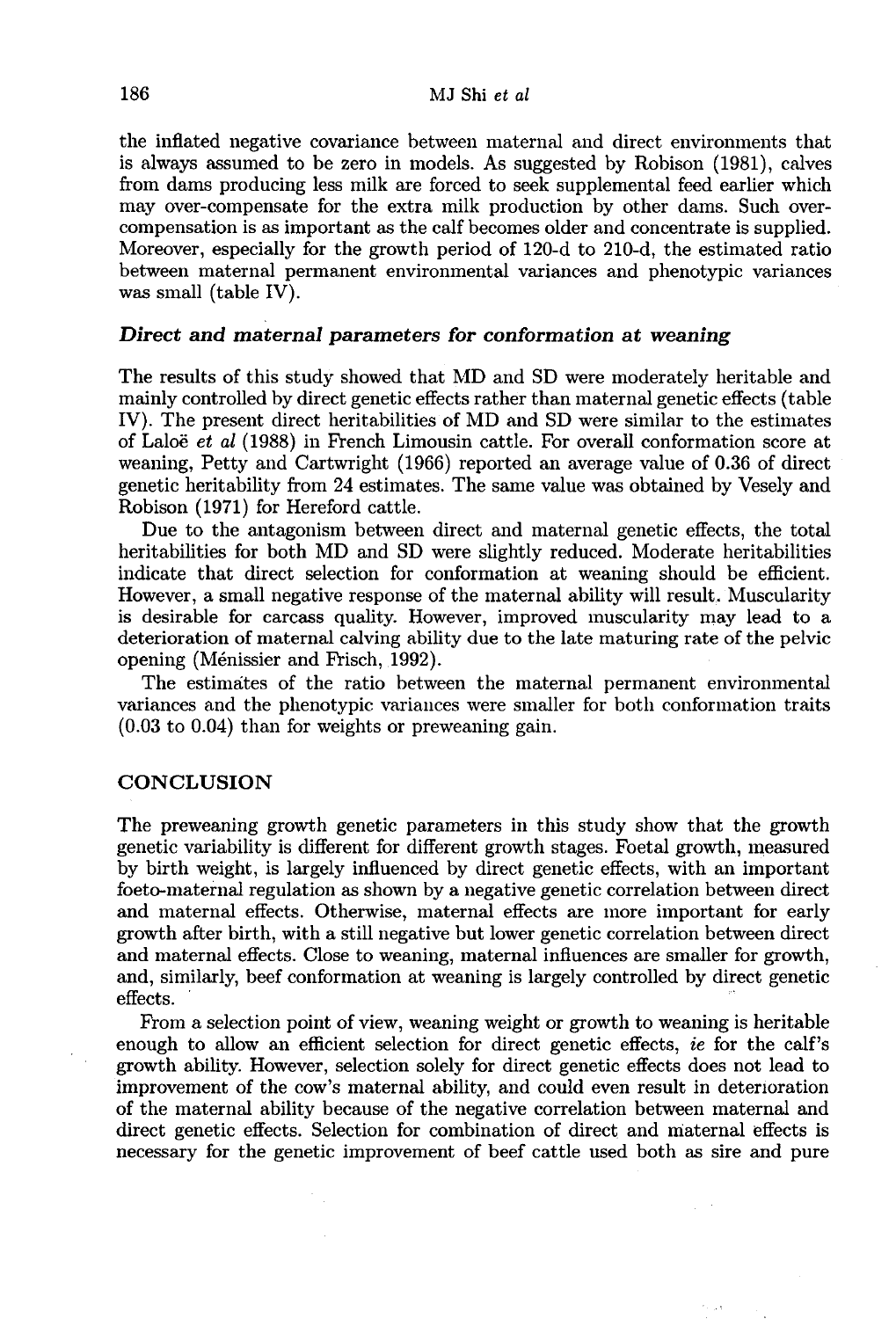breeds such as the French Limousin cattle. The maternal genetic parameters of the different preweaning growth stages show that, among the analysed traits, 120 d weight or growth from birth to 120 d is a good selection criterion for carrying out a joint selection on cows' suckling ability (maternal effects) and calve's growth capacity (direct effects).

On the other hand, it is essential to have estimates of genetic correlations between traits for both maternal and direct effects, in order to optimize the choice of measurements and selection criteria for preweaning growth.

## ACKNOWLEDGMENT

Support of this research by a grant from the INRA is gratefully acknowledged.

## REFERENCES

Baker RL (1980) The role of maternal effects on the efficiency of selection in beef cattle: a review. Proc NZ Soc Anim Prod 40, 285-303

Bertrand JK, Benyshek LL (1987) Variance and covariance estimates for maternally influenced beef growth traits. J Anim Sci 64, 728-734

Cantet RJC, Kress DD, Anderson DC, Doornbos DE, Burfening PJ, Blackwell RL (1988) Direct and maternal variances and covariances and maternal phenotypic effect on preweaning growth of beef cattle. J Anim Sci 66, 648-660

Cantet RJC (1990) Estimation and prediction problems in mixed linear models for maternal genetic effects. Ph D Diss, Univ Illinois, Urbana, IL

Dickerson GE (1947) Composition of hog carcasses as influenced by heritable differences in rate and economy of gain. *Iowa Agric Exp Sta Res Bull* 354, 489-524

FNOCPAB-ITEB (1983) Le Reglement Technique du Controle des Performances Bouchères (Vaches Allaitantes). FNOCPAB-ITEB, France, edn 1983

Foulley JL, Lefort G (1978) Méthodes d'estimation des effets directs et maternels en sélection animale. Ann Génét Sél Anim 10, 475-496

Garrick DJ, Pollak JE, Quaas RL, Van Vleck LD (1989) Variance heterogeneity in direct and maternal weight traits by sex and percent pour breed for Simmental-sired calves. J Anim Sci 67, 2515-2528

Harville DA (1977) Maximum likelihood approaches to variance component estimation and to related problems. J Am Stat Soc 72, 320-338

Henderson CR (1973) Sire evaluation and genetic trends. In: Proc Anim Breed and Genet Symp in Honor of Dr Jay L Lush. Am Soc Anim Sci and Am Dairy Sci Assoc, Champaign, IL, pp 10

Henderson CR (1980) A simple method for unbiased estimation of variance components in the mixed model. J Anim Sci 51 (suppl 1), 119 (abstr 34)

Koch RM (1972) The role of maternal effects in animal breeding: VI. Maternal effects in beef cattle. J Anim Sci 35, 1316-1337

Kriese LA, Bertrand JK, Benyshek LL (1991) Genetic and environmental growth trait parameter estimates for Brahman and Brahman-derivative cattle. J Anim Sci 69, 2362-2370  $\degree$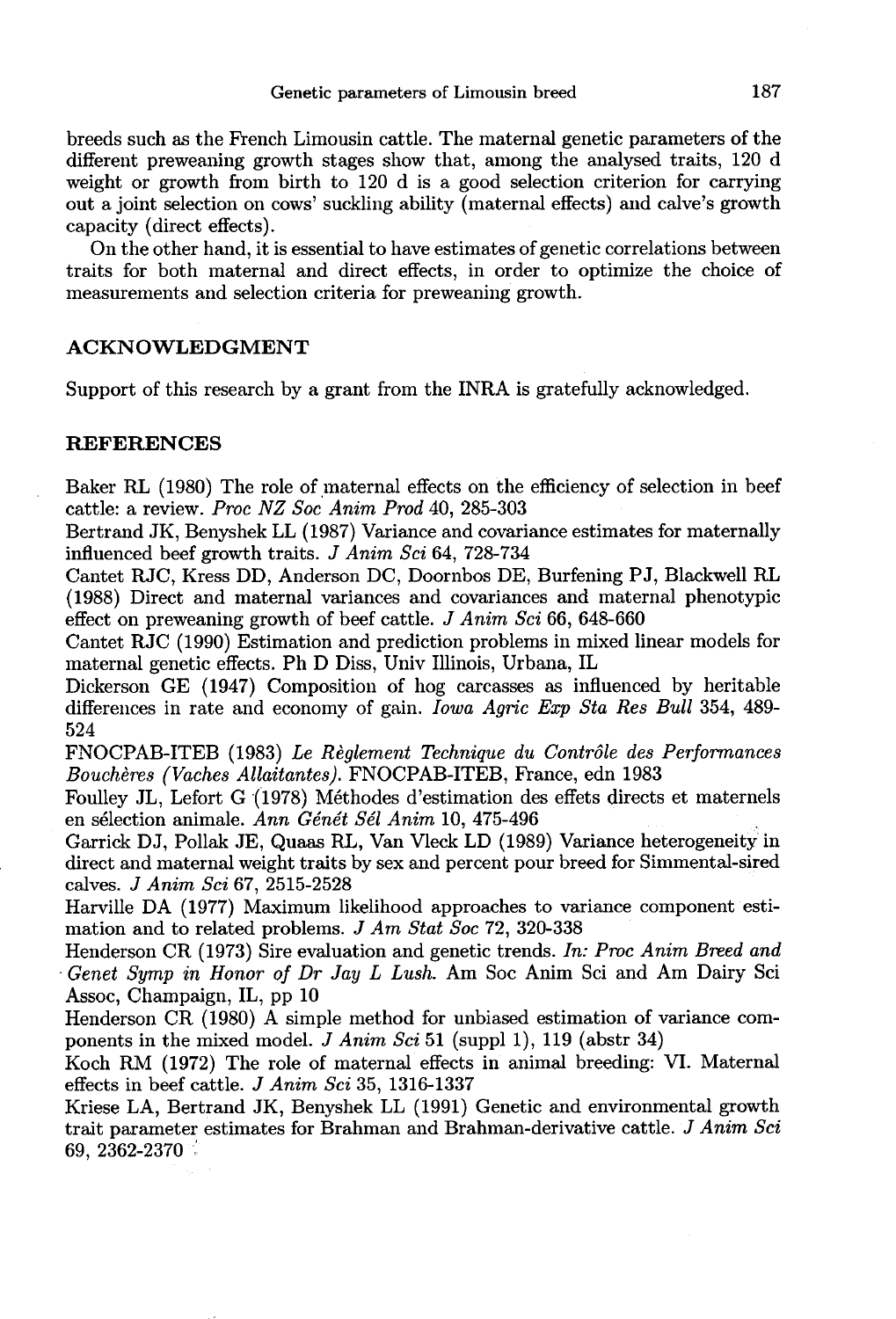Lalo6 D, Renand G, M6nissier F, Astruc JM, Gaillard J, Sapa J (1988) Genetic parameters among preweaning calf performance for beef breeds in French field record programs. In: Proc 3rd World Congr Sheep and Beef Cattle Breeding. Paris, 1988, June, 19-23, vol 1, 355-358

Le Neindre P, Petit M, Tomassone R, Roux C (1976) Production laitière des vaches allaitantes et croissance de leurs veaux: I. Race Limousine. Ann Zootech 25, 221-224 Manfredi E (1990) Analyse génétique des conditions de naissance chez les bovins par le modèle a seuil. These, Univ de Paris-Sud Orsay, France, 245 pp

Manfredi E, Ducrocq V, Foulley JL (1991) Genetic analysis of dystocia in dairy cattle. J Dairy Sci 74, 1715-1723

Mangus WL, Brinks JS (1971) Relationships between direct and maternal effects on growth in Herefords: I Environmental factors during preweaning growth. J Anim Sci 32, 17-25

Ménissier F (1976) Comments on optimization of cattle breeding schemes: beef breeds for suckling herds a review. Ann Génét Sél Anim 8, 71-87

M6nissier F, Frisch JE (1992) Genetic improvement of beef cows. In: Beef Cattle Production (Jarrige R, ed) Elsevier, Amsterdam, World Animal Ser, ch 3, vol C5, 55-85

Meyer K (1990) Present status of knowledge about statistical procedures and algorithms to estimate variance and covariance components. Proc  $4th$  World Congr Genetics Appl Livest Prod. Edinburgh, July 23-27, 1990, vol XIII, 407-418

Meyer K (1992) Variance components due to direct and maternal effects for growth traits of Australian beef cattle. Livest Prod Sci 31, 179-204

Molinuevo HA, Vissac B (1972) Variabilité génétique de la croissance avant sevrage dans les races Charolaise et Limousine. Ann Génét Sél Anim 4, 423-444

Neville Jr WE (1962) Influence of dam's milk production and other factors on 120 and 240-day weight of Hereford calves. J Anim Sci 21, 315-320

Northcutt SL, Willham RL, Wilson DE (1991) Genetic parameters for nuclear and nonnuclear inheritance in three synthetic lines of beef cattle differing in mature size. J Anim Sci 69, 4745-4753

Ouweltjes W, Schaeffer LR, Kennedy BW (1988) Sensitivity of methods of variance components estimation to culling type of selection. J Dairy Sci 71, 773-779

Patterson HD, Thompson R (1971) Recovery of inter-block information when block sizes are unequal. Biometrika 58, 545-554

Petty Jr RR, Cartwright TC (1966) A summary of genetic and environmental statistics for growth and conformation traits of young beef cattle. In: Departmental Technical Report No 5. Dept Anim Sci, Texas A & M Univ, TX

Quaas RL, Elzo MA, Pollak EJ (1985) Analysis of Simmental data: Estimation of direct and maternal (co)variances. *J Anim Sci* 61 suppl 1, 221, abstr 34

Renand G, Plasse D, Andersen BB (1992) Genetic improvement for growth and carcass traits. In: Beef Cattle Production (Jarrige R, ed) Elsevier, Amsterdam, World Animal Ser, ch 4, vol C<sub>5</sub>, 86-107

Robison OW (1981) The influence of maternal effects on the efficiency of selection: a review. Livest Prod Sci 8, 121-137

Rutledge JJ, Robison OW, Ahlschwede WJ, Legates (1971) Milk yield and its influence on 205-day weight of beef calves. J Anim Sci 33, 563-567